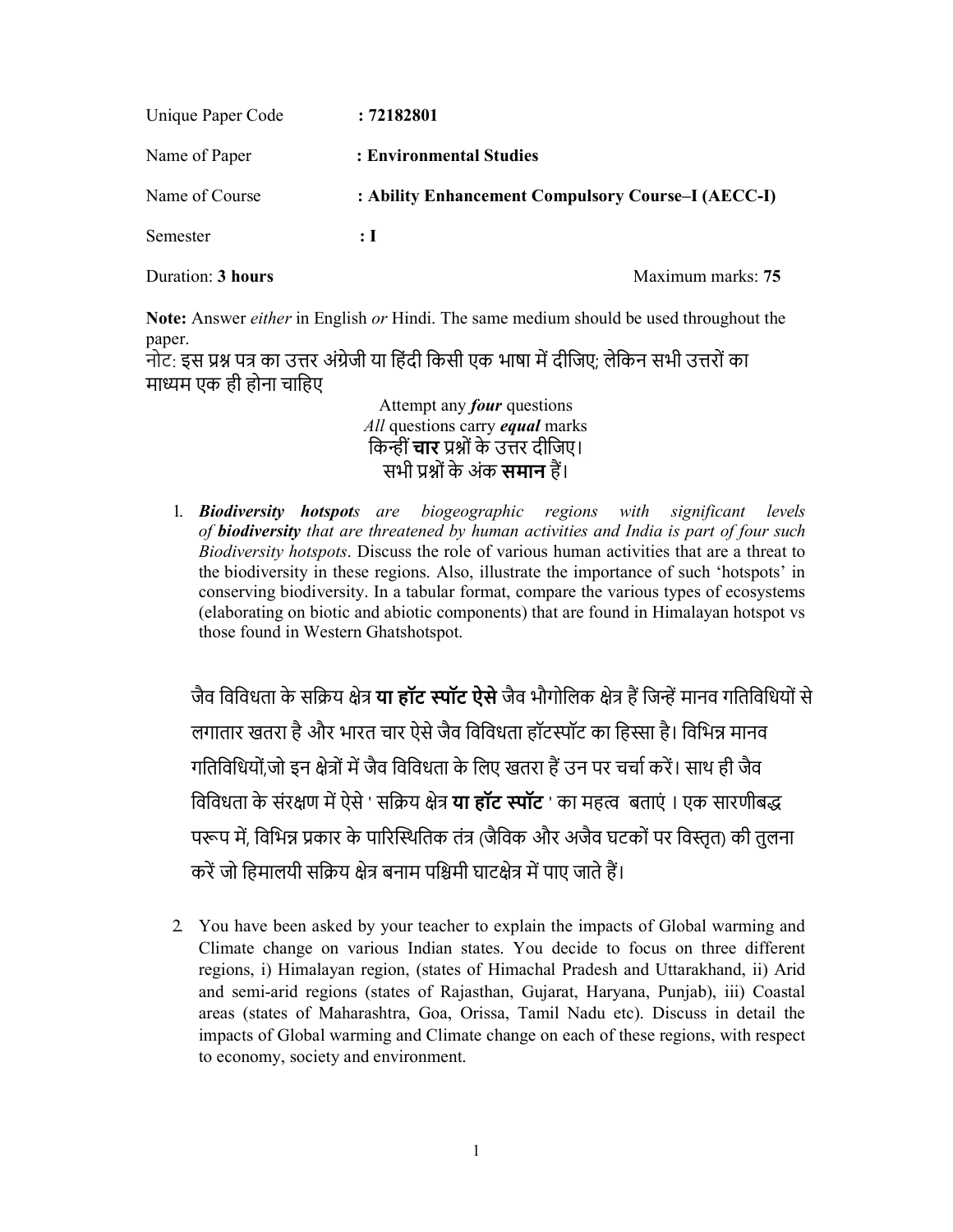आपको आपके शिक्षक द्वारा विभिन्न भारतीय राज्यों पर वैश्विक ताप (ग्लोबल वार्मिंग) और जलवायु परिवर्तन के प्रभावों को समझाने के लिए कहा गया। आप तीन अलग-अलग क्षेत्रों पर ध्यान केंद्रित करने का निर्णय लेते हैं, i) हिमालयी क्षेत्र, (हिमाचल प्रदेश और उत्तराखंड के राज्य, ii) शुष्क और अर्ध-शुष्क क्षेत्र (राजस्थान, गुजरात, हरियाणा, पंजाब के राज्य), iii) तटीय क्षेत्र (महाराष्ट्र के राज्य) , गोवा, उड़ीसा, तमिलनाडु आदि)। अर्थव्यवस्था, समाज और पर्यावरण के संबंध में, इन क्षेत्रों में से प्रत्येक पर वैश्विक ताप (ग्लोबल वार्मिंग) और जलवायु परिवर्तन के प्रभावों पर विस्तार से चर्चा करें।

3. Shifting to renewable energy resources is going to be very vital for developing countries in order to tackle the problems of pollution, achieving Climate related targets, social upliftment and economic development. Elaborate on this statement in about 750 words. Also discuss the uses, advantages and disadvantages of any two renewable energy resources which you think have high potential in India.

"प्रदूषण की समस्याओं से निपटने, जलवायु संबंधी लक्ष्यों को प्राप्त करने, सामाजिक उत्थान और आर्थिक विकास के लिए नवीकरणीय ऊर्जा संसाधनों में बदलाव बहुत महत्वपूर्ण है।" लगभग 750 शब्दों में इस कथन पर विस्तृत चर्चा करें। इसके अलावा किसी भी दो नवीकरणीय ऊर्जा संसाधन के उपयोग, फायदे और नुकसान के बारे में चर्चा करें जो आपको लगता है कि भारत में उच्च क्षमता है।

4. You have been invited to speak about Chipko Andolan and its importance with respect to protection of forests, women empowerment, mass environmental awareness and role of local communities in environmental protection. Prepare a speech in about 1000 words, with concluding remarks on the relevance of Chipko movement in the  $21<sup>st</sup>$  century, using appropriate examples.

आपको चिपको आंदोलेन और इसके महत्व के बारे में बात करने के लिए आमंत्रित किया गया है, ताकि वनों की सुरक्षा, महिला सशक्तीकरण, पर्यावरण संरक्षण और पर्यावरण संरक्षण में स्थानीय समुदायों की भूमिका के बारे में बताया जा सके । 21 वीं सदी में चिपको आंदोलन की संबंधता पर उपयुक्त उदाहरणों के साथ लगभग 1000 शब्दों में एक भाषण तैयार करें।

5. Ecosystem is an independently functioning unit with the most important processes being energy flow and nutrient cycling. Using food chain and biogeochemical cycles as examples, explain both the processes and its importance in functioning of Ecosystem.